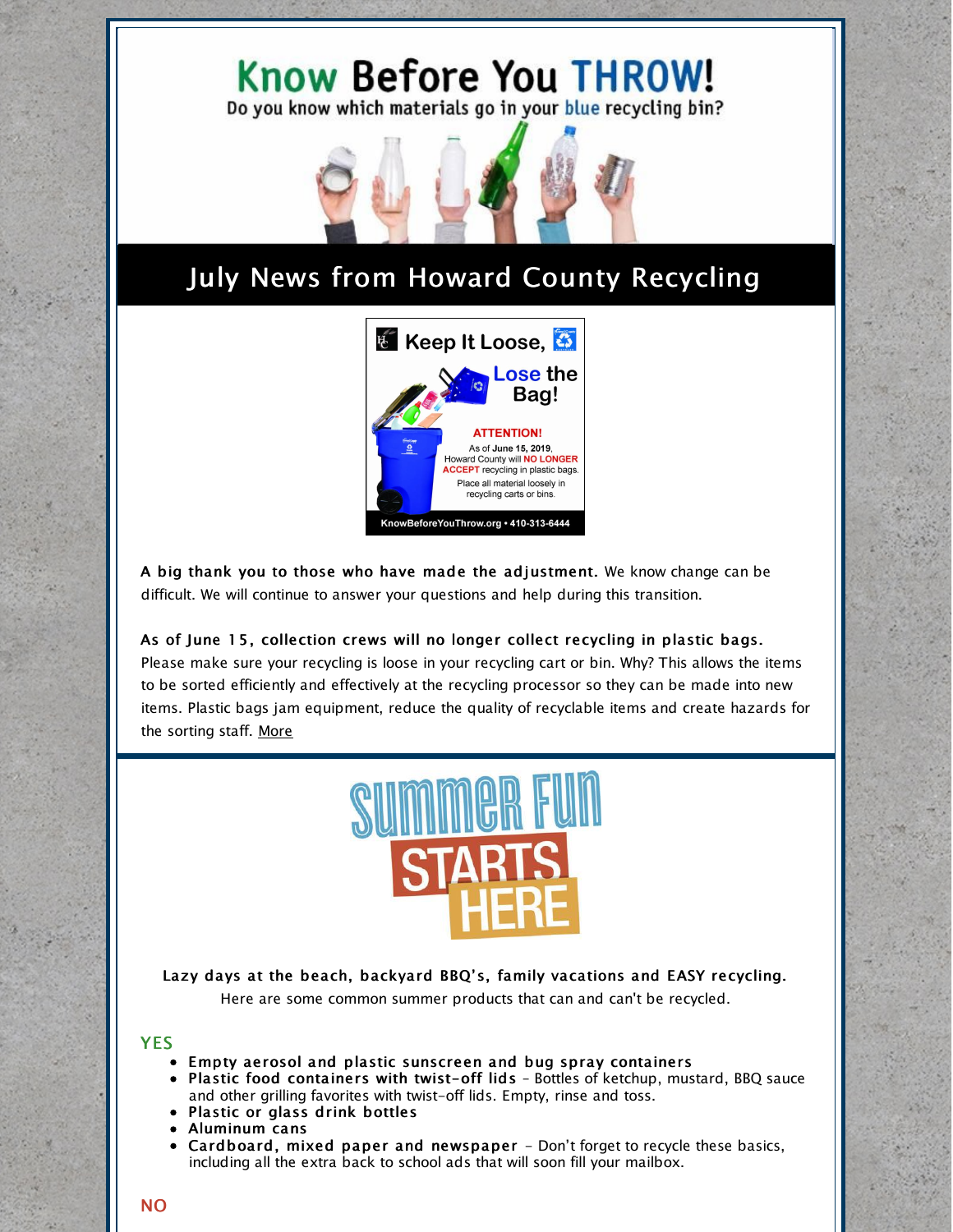- Garden hoses, bungee cords Long, stringy items wrap around sorting machines. If they are in good condition, consider donating them, if not, throw them in the trash.
- Disposable plates, cups and napkins Whether it's a paper plate or convenience store cup, disposable dishes are not recyclable. Consider buying a set of reusable picnicware and don't leave home without your reusable mug or water bottle.
- Inflatables and plastic pools These plastics have a different chemical makeup than your average water or soda bottle and are not recyclable.
- Ceramic planters It's best to donate ceramic planters or trash them if they're broken.

## Reminder: Independence Day - Thurs, July 4

There will be NO CURBSIDE COLLECTIONS on Independence Day. Thursday and Friday curbside collections of recycling, yard trim and trash will slide and be made one day later that week. The Alpha Ridge Landfill will be CLOSED. County offices will be CLOSED. Holiday [schedule](https://www.howardcountymd.gov/Departments/Public-Works/Bureau-Of-Environmental-Services/Curbside-Collections/Holiday-Schedule-for-Recycling-Trash)





Last month we highlighted plastic items. This month we'll highlight paper. Remember, you can still recycle glass bottles/jars, cardboard, plastic bottles/containers and metal cans, we're just breaking it down to try to reduce confusion.

#### Paper items must be clean.

#### YES

- milk & juice cartons
- aseptic packaging (juice boxes, soup, broth, milk)
- newspapers & inserts, catalogs & magazines
- junk mail (NEW! No windowed envelopes, rip them out before you recycle)
- boxes (food, snack, shoe, toy)
- books (phone books, paperback, hardback)
- $\bullet$  gift wrap (non-foil type only)
- paper egg cartons

#### NO

- food contaminated boxes such as greasy pizza boxes
- paper towels, napkins, tissues
- paper plates, bowls, cups
- ice cream containers
- wax paper, laminated paper
- foil-type gift wrap (can't easily be torn)
- paper that can't be torn easily (typically means there are plastic layers added)

[Here's](https://www.howardcountymd.gov/Departments/Public-Works/Bureau-Of-Environmental-Services/Recycling/Recycling-Collection-Details) the link to all of our yes/no items

## When in doubt, leave it out (of the blue bin) Quality is the key to [successful](http://knowbeforeyouthrow.org) recycling!

Howard County Recycling We've Moved! 9801 Broken Land Parkway

Alpha Ridge Landfill 2350 Marriottsville Road Marriottsville, MD 21104